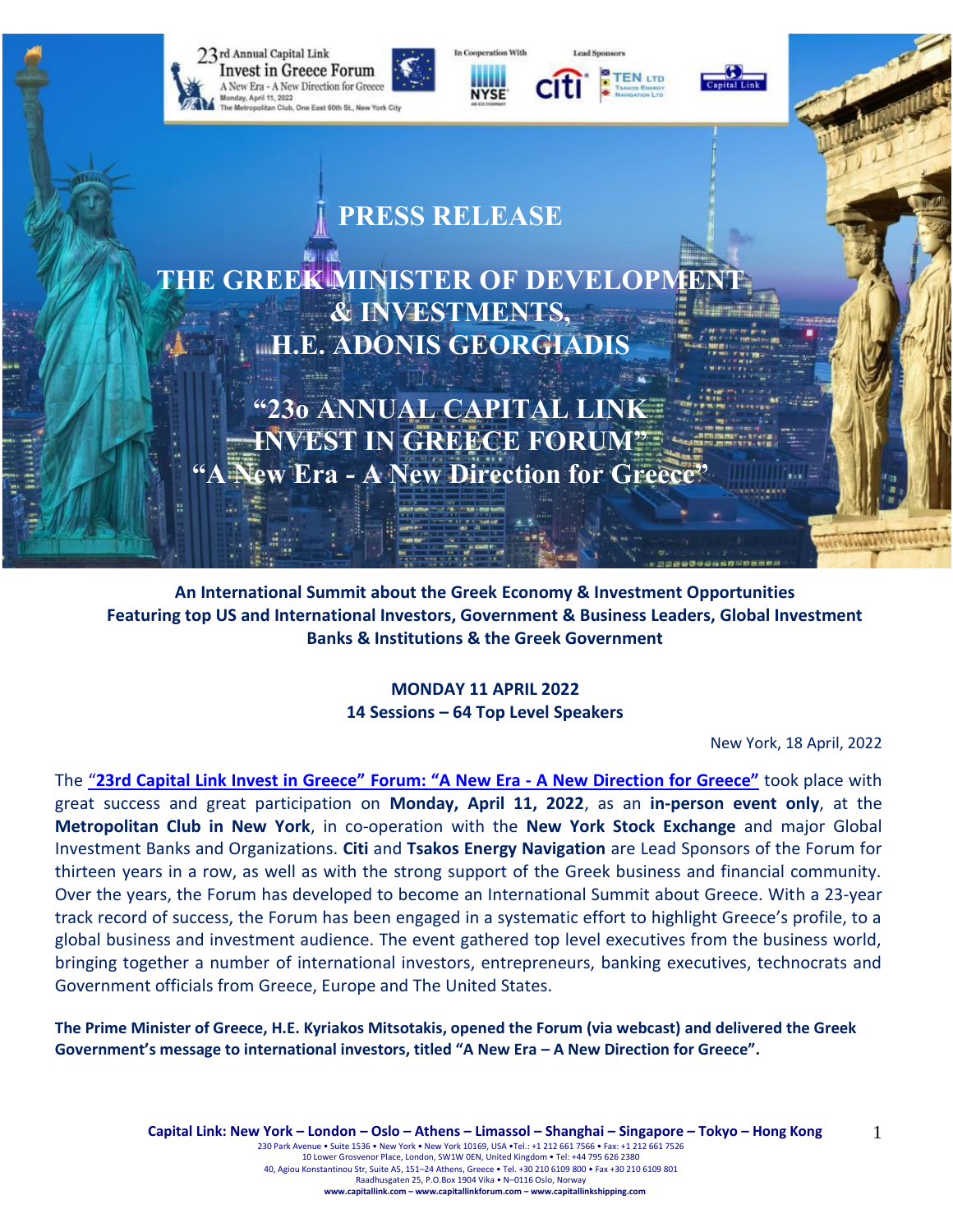**The Greek Minister of Finance, H.E. Christos Staikouras, Keynote Speaker of the Forum, presented Greek Government's economic strategy, and his speech was titled "ACCELERATING GROWTH - GOVERNMENT ECONOMIC POLICY & OBJECTIVES".**

**At the official luncheon which was hosted in the context of the Forum, Keynote Speakers were H.E. Adonis Georgiadis Minister of Development & Investments of Greece, and the Chairman & Chief Executive Officer of PFIZER, Dr. Albert Bourla. The following speakers made the Introductory Remarks: Mr. Stefan Jekel, Head of International Listings - New York Stock Exchange, Mr. Jay Collins, Managing Director, Vice Chairman Corporate & Investment Banking - Citi, and Dr. Nikolas P. Tsakos, Founder, President & CEO - TEN Ltd., who spoke on "The State of Greek & Global Shipping".**

**One-On-One Meetings: Like every year, the Conference provided foreign investors with the opportunity to network through a variety of "one-to-one meetings" with Institutional Investors representing large foreign funds with investment interest in Greece, with listed and non-listed companies, as well as with members of the delegation of the Greek Government. In cooperation with the investment banks that support the Forum, group sessions were organized for the main ministers of the government. H.E. Mr. Adonis Georgiadis, Minister of Development and Investments accompanied by Mr. Nikos Papathanasis, Alternate Minister of Development & Investments, Private Investments & PPPs, Mr. Gregory D. Dimitriadis, CEO & Member of the Board of Directors – Hellenic Corporation of Assets and Participations SA (HCAP) & Mr. Dimitris Politis, Chief Executive Officer – Hellenic Republic Asset Development Fund (HRAF).**

**Media Meetings: H.E. Adonis Georgiadis, Minister of Development & Investments of Greece met with the Greek American Media that covered the Forum as well as with representatives of International Media. The Minister also** gave the following interviews presenting the investment opportunities in Greece:

1. An interview in Greek at the **Union of Foreign Correspondents**, with the Greek correspondent Mr. Thanos Dimadis. The interview was then displayed on the Foreign Press Correspondents on the American website and on YouTube with English subtitles. The interview was conducted with interior and exterior shooting at the World Trade Center, during which the Minister spoke about trade relations with the United States, energy, investments, development, and other issues related to his portfolio.

2. An Interview in English with Mrs. Susan Tehrani, Vice President of the Association of Foreign Press Correspondents in the United States. Mrs. Tehrani is a correspondent for **WION,** the world's largest network, which broadcasts in 190 countries, including the United States.

**H.E. Adonis Georgiadis participated at the Official Dinner, with which the 23rd Annual Capital Link Invest in Greece Forum "A New Era - A New Direction for Greece", concluded and during which Mr. Alex Fotakidis, Partner & Head of Greece - CVC Capital Partners, was honored with the "2021 Capital Link Hellenic Leadership Award", for his outstanding contribution to Greece. H.E. Alexandra Papadopoulou, Ambassador of Greece to the United States, delivered Welcome Remarks. The Keynote Address was delivered by Mrs. Maria Olson, Office Director-Office of Southern European Affairs Bureau of European and Eurasian Affairs – U.S. DEPARTMENT OF STATE with the participation of the new Ambassador-Designate of the United States to Greece, Mr. George J. Tsunis. Mr. Panayotis Bernitsas, Managing Partner - Bernitsas Law delivered Opening Remarks. Mr. Georgios Papadimitriou, Partner, Accounts & Markets Leader, Central, Eastern and Southeastern Europe & Central Asia – EY, introduced the Honoree Mr. Alex Fotakidis, Partner & Head of Greece - CVC Capital Partners.**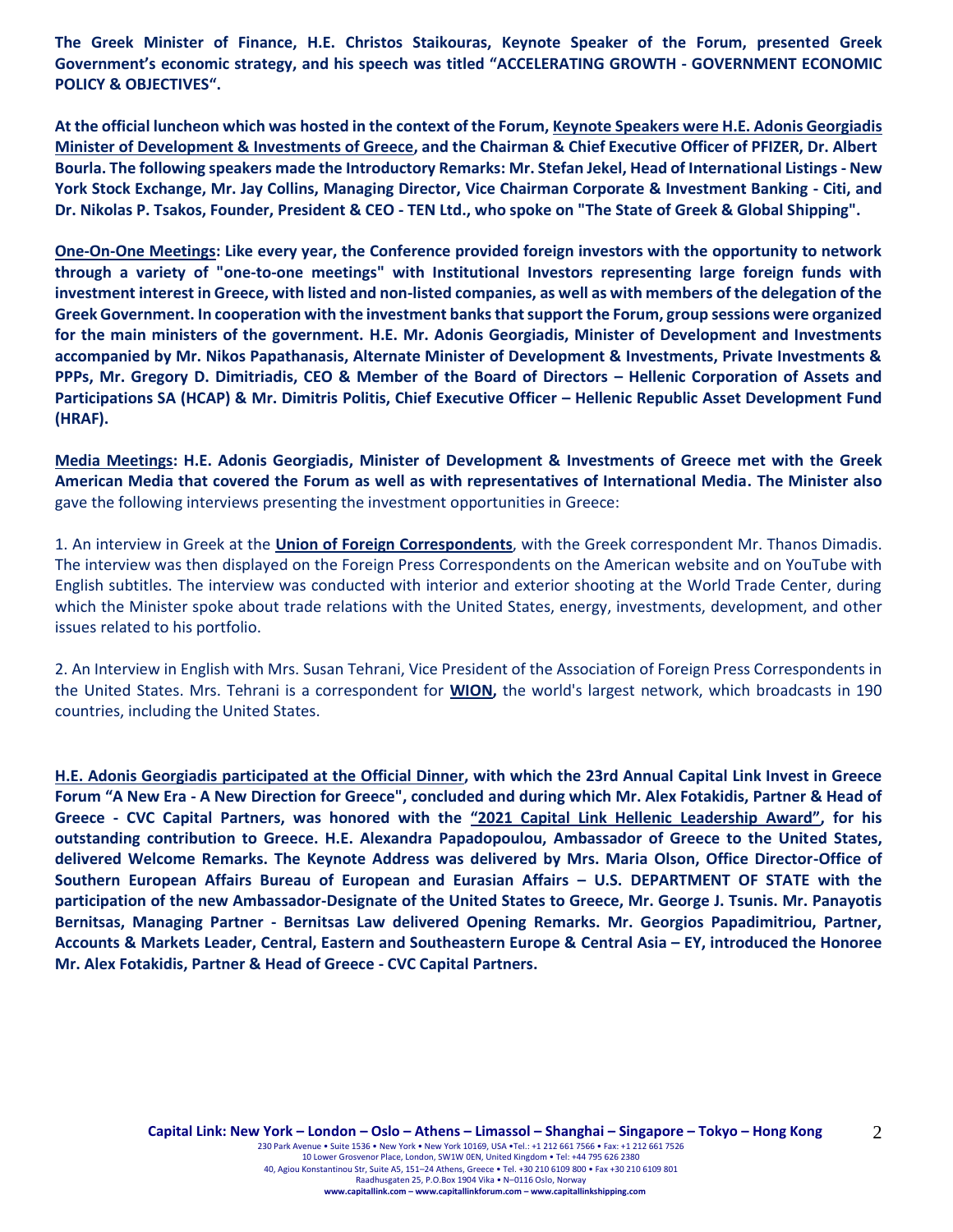

#### **«GREEK AMERICAN ISSUER DAY at NYSE» at the New York Stock Exchange**

**Within the context of the 23rd Annual Capital Link Invest in Greece Forum "A New Era - A New Direction for Greece", the New York Stock Exchange in cooperation with Capital Link organized, a special ceremony, in honor of Greece, titled «GREEK AMERICAN ISSUER DAY at NYSE», in which H.E. Adonis Georgiadis, Minister of Development & Investments participated.**

**H.E. Christos Staikouras, Minister of Finance and Dr. Nikolas P. Tsakos, Founder, President & CEO, TEN Ltd. (NYSE: TNP), rang the "Opening Bell", starting the trading session on Tuesday, April 12, 2022, of the NYSE-New York Stock Exchange accompanied by high level executives from Greek-American and Greek companies listed in the New York Stock Exchange.**

## **H.E. Adonis Georgiadis, Minister of Development & Investments, Keynote Speaker of the Forum, presented his speech during the formal Luncheon and introduced Dr. Albert Bourla. [Watch Video](https://www.youtube.com/watch?v=8BTbKk4NXlU) [Photos to download](https://forums.capitallink.com/greece/2021/images/zip/MINISTER-GEORGIADIS.zip)**



#### **H.E. Adonis Georgiadis, in his speech he stated:**

"Now is the time to come to Greece and invest," was the message sent by the Minister of Development & Investment, Mr. Adonis Georgiadis, speaking to American businessmen at the Capital Link conference in New York. Mr. Georgiadis highlighted the large increase in foreign direct investment, emphasizing that Greece for the period from the 3rd quarter of 2019 to the 4th quarter of 2021 emerged as a champion in the eurozone in the growth rate of investment, with one of the best performance (close to 20%) worldwide, and is now one of the 10 most attractive countries for investment in Europe. In fact, in 2021, foreign direct investment reached the highest level since 2002, approaching 4.85 billion euros, increased

by 72.3% compared to 2020 and by 8.1% compared to 2019, before the pandemic.

Mr. A. Georgiadis pointed out that a large part of this increase comes from American investors and referred with emphasis to the investments that have been implemented or launched by global giants such as Pfizer, Cisco, JP Morgan, Amazon Web Services, Digital Realty and Meta ( Facebook) in the "new knowledge economy" with digital hubs, R & D and data-centers. Significant opportunities are still opening up, he explained, in other sectors of the economy such as energy, tourism, real estate and industry.

At the same time, he referred to the roadmap for achieving the investment grade in 2023, estimating that the GDP growth rate in 2022 will range to 3-3.5%, slightly lower than the initial estimates due to the war. "I am realistically optimistic that the Greek economy will again be a positive surprise," said the Minister of Development & Investment.

**---------------------------------------------------------------------------------------------------------------**

## **FORUM OVERVIEW**

The agenda, topics and structure of this forum through 14 Sessions and 64 Top Level Speakers have been designed to conform with investor interests and requirements. It combines the Greek and US government perspective, with that of private sector executives, international financiers and international investors. The Forum was held at a critical time, as the impact of the pandemic is still being felt in the global economy. Supply chain problems, inflation trends and increases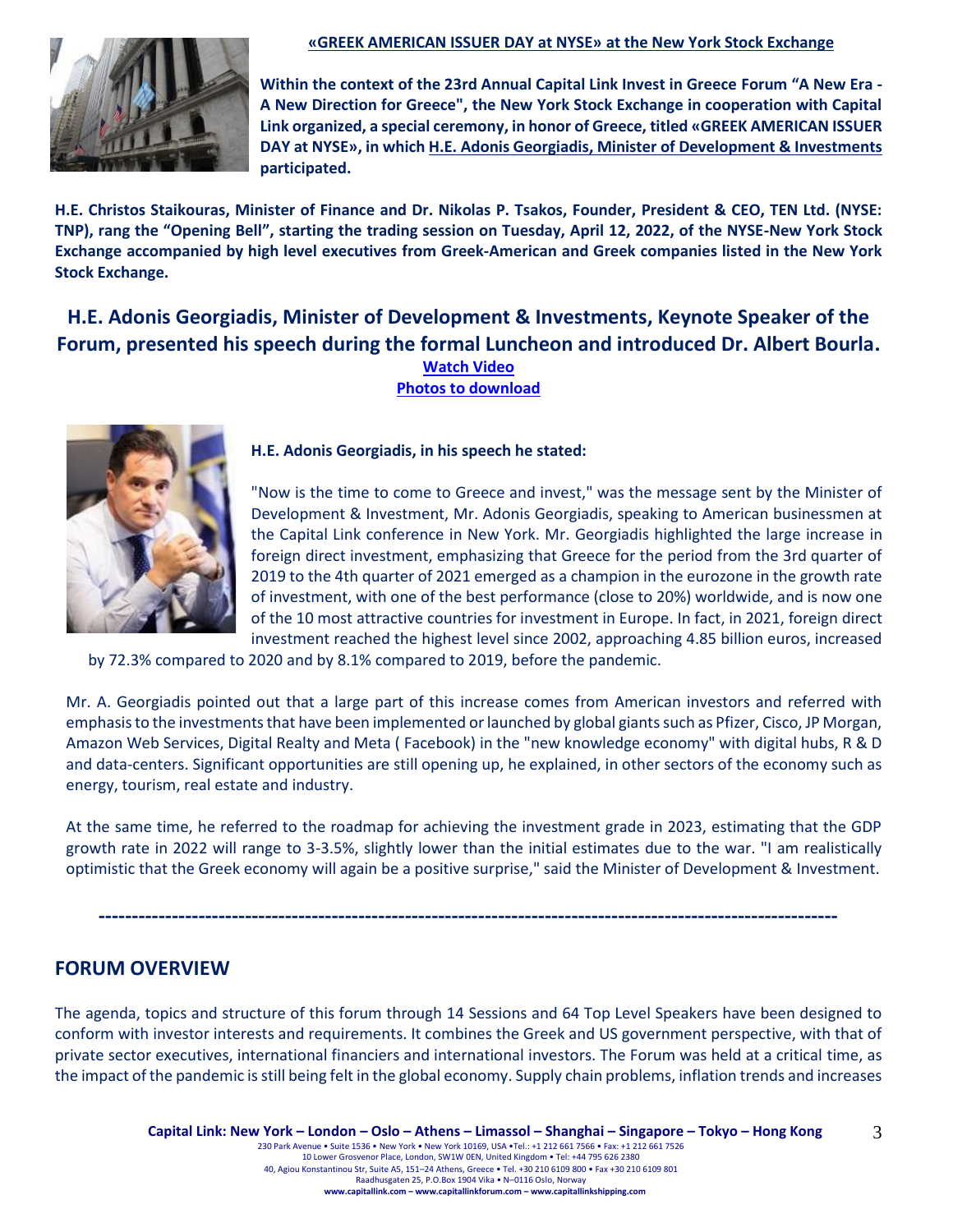in energy tariffs are challenges that remain at the forefront. At the same time, the new war in Ukraine has redrawn the geopolitical and energy map of Europe, intensifying the global uncertainty.

### **The "Capital Link Invest in Greece Forum", with a 23-year track record, has been engaged in a systematic effort to promote Greece as a business and investment destination to a global audience.**

**"Capital Link Invest in Greece Forum: A New Era – A New Direction for Greece":** Greece has made a dynamic comeback in the global capital markets and the global investment community but this is the first step. Looking ahead, despite the challenges stemming from the pandemic, there is a new reality and potential in Greece today. Modernization and Investments" are at the heart of the "Greece 2.0" program, the largest plan developed in the modern history of the county aiming to change the economy model, transforming it into a competitive and extroverted one, with a digital and efficient state. The approximately EUR 31 billion that will be disbursed by the Recovery and Resilience Facility - in addition to the funds from the European Development Programs included in the new EU budget for the period 2021- 2027, can be the foundation for Greece to attract the significant and additional foreign investments that the country needs.

**H.E. Christos Staikouras, Minister of Finance**, Keynote Speaker of the Conference, presented Greek Government's economic strategy, and his speech was titled **"Accelerating Growth - Government Economic Policy & Objectives".**

### **This year's Forum was honored by the participation of:**

#### **REPRESENTATIVES OF THE GREEK GOVERNMENT**

- **The Prime Minister of Greece, H.E. Kyriakos Mitsotakis**
- **H.E. Christos Staikouras,** *The Greek Minister of Finance*
- **H.E. Adonis Georgiadis***, Minister of Development & Investments*
- **Η.Ε. Nikos Papathanasis***, Alternate Minister of Development & Investments Private Investments & PPPs*
- **H.E. Panos Tsakloglou***, Deputy Minister of Labour & Social Affairs*
- **Mr. George Pitsilis**, *Governor of the Independent Authority for Public Revenue (IAPR), ex President of Intra-European Organisation of Tax Administrations (IOTA)*
- **Mr. Gregory D. Dimitriadis***, CEO & Member of the Board of Directors –* Hellenic Corporation of Assets and Participations (HCAP)
- **Mr. Dimitris Politis**, *CEO* Hellenic Republic Asset Development Fund (HRAF)
- **H.E. Alexandra Papadopoulou**, *Ambassador* of Greece to the United States
- **H.E. Maria Theofili**, *Ambassador Extraordinary and Plenipotentiary, Permanent Representative* of Greece to the United Nations

#### **US GOVERNEMENT OFFICIALS**

- **Mrs. Maria Olson**, *Office Director-Office of Southern European Affairs –* **Bureau of European and Eurasian Affairs - U.S. DEPARTMENT OF STATE**
- **H.E. Geoffrey R. Pyatt, U.S. Ambassador to the Hellenic Republic (via webcast)**
- **H.E. George J. Tsunis***, Ambassador-Designate* of the **United States to Greece**

#### **SENIOR REPRESENTATIVES FROM GREEK AND INTERNATIONAL ORGANIZATIONS:**

- **Mrs**. **Elizabeth McCaul,** *Member of the Supervisory Board* **European Central Bank**
- **Dr. Albert Bourla**, *Chairman & Chief Executive Officer* **PFIZER**
- **Mr. Stefan Jekel**, *Head of International Listings* **New York Stock Exchange**
- **Mr. Dimitrios Tsakonas**, Director General **Public Debt Management Agency**

#### **LARGE INTERNATIONAL BANKS**

- Ambrosia Capital
- Axia Ventures Group
- Barclays

#### **INTERNATIONAL COMPANIES**

- AVIS Greece
- Eldorado Gold
- EY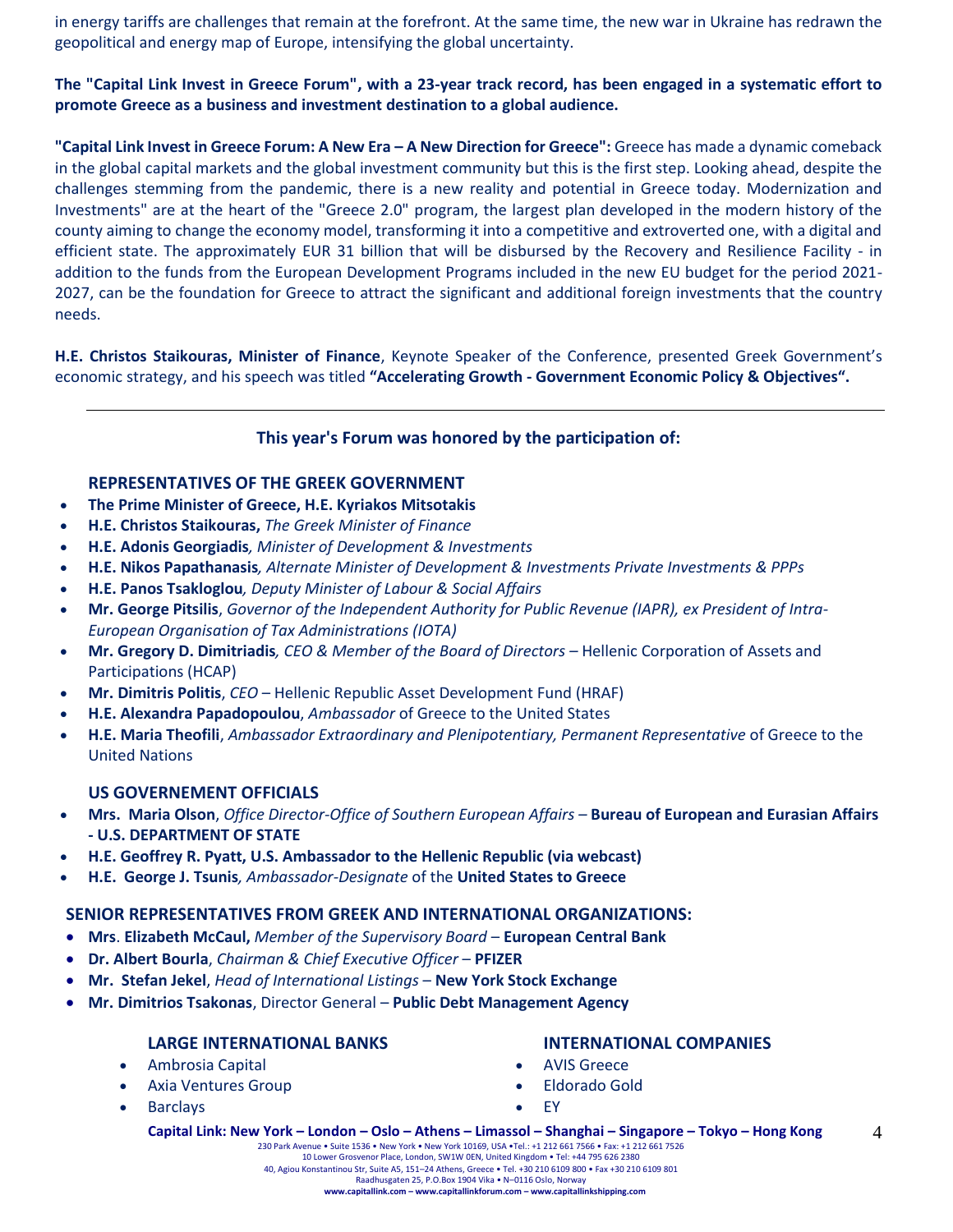- BNP Paribas
- Citi
- Goldman Sachs
- HSBC
- Nomura International

## **EUROPEAN ORGANIZATIONS**

• European Central Bank

## **LISTED COMPANIES**

- Alpha Bank
- Eurobank
- National Bank of Greece
- Piraeus Bank
- Athens Water Supply & Sewage Company SA (EYDAP)
- ADMIE (IPTO) Holding S.A
- DESFA S.A. (Hellenic Gas Transmission System Operator)
- GEK Terna Group
- Hellenic Petroleum Holdings S.A. ELPE
- Lamda Development
- OTE Group of Companies
- Public Power Corporation PPC
- Trastor REIC

## **INTERNATIONAL INVESTORS**

- Bain Capital Credit
- CVC Capital Partners
- Grifon Capital Partners / Fortress
- Partners Group
- Flott & Co. PC
- Hill International
- Oliver & Wyman
- NN Hellas
- PFIZER
- York Studios

## **OTHER COMPANIES/ORGANIZATIONS**

- DECA Investments
- Dimand Real Estate Development
- Ellikonos Capital Partners
- EOS Capital Partners
- Greek National Tourism Organization (GNTO)
- Hellenic Medical Society
- **Intrum**
- PPC Renewables
- Qualco Group
- SMERemediumCap

## **LAW FIRMS**

- Bernitsas Law
- D.C. Christopoulos & Partners
- Dedes & Associates Law Firm
- Kyriakides Georgopoulos Law Firm
- Lambadarios Law Firm
- Machas & Partners Law Firm
- Millbank
- **POTAMITISVEKRIS**
- Reed Smith LLP

## **INTERNATIONAL SHIPPING COMPANIES**

- Navios Maritime Partners
- Tsakos Energy Navigation TEN Ltd.

## **----------------------------------------------------------------------------------------------------------**

## **THE FORUM WAS ORGANIZED:**

# **IN COOPERATION WITH:** New York Stock Exchange

## **SPONSORS:**

*Lead Sponsors:* Citi and Tsakos Energy Navigation - TEN Ltd. are the main sponsors of the Forum for the last 13 years. *Gold Sponsors:* Barclays • BNP Paribas • EY • Goldman Sachs • Piraeus Bank

*Grand Sponsors:* Alpha Bank • Ambrosia Capital • Athens Water Supply & Sewage Company (EYDAP) • AVIS • AXIA Ventures Group • Bernitsas Law • Eldorado Gold • Greek National Tourism Organisation (GNTO) • Hellenic Petroleum Holdings S.A. • HILL International • HSBC Greece • Kyriakides Georgopoulos Law Firm • Lambadarios Law Firm • Lamda Development • Milbank LLP • National Bank of Greece • NN Hellas • Nomura International • Oliver Wyman • OTE Group of Companies • POTAMITISVEKRIS • Public Power Corporation of Greece – PUBLIC POWER CORPORATION S.A. (PPC S.A.) • PPC Renewables • Qualco Group • Reed Smith

*Sponsors:* D.C. CHRISTOPOULOS & PARTNERS • DEDES & ASSOCIATES LAW FIRM • Eurobank S.A. • GEK TERNA • INTRUM • Machas & Partners Law Firm • York Studios

*Supporting Sponsors:* ADMIE (IPTO) Holding SA • DECA Investments AIFM • Dimand Real Estate • Elikonos Capital Partners • EOS Capital Partners • Flott & Co. PC • SMERemediumCap • Trastor REIC

*Cocktail Reception Sponsor:* Navios Maritime Partners L.P.

*Dinner Sponsor:* EY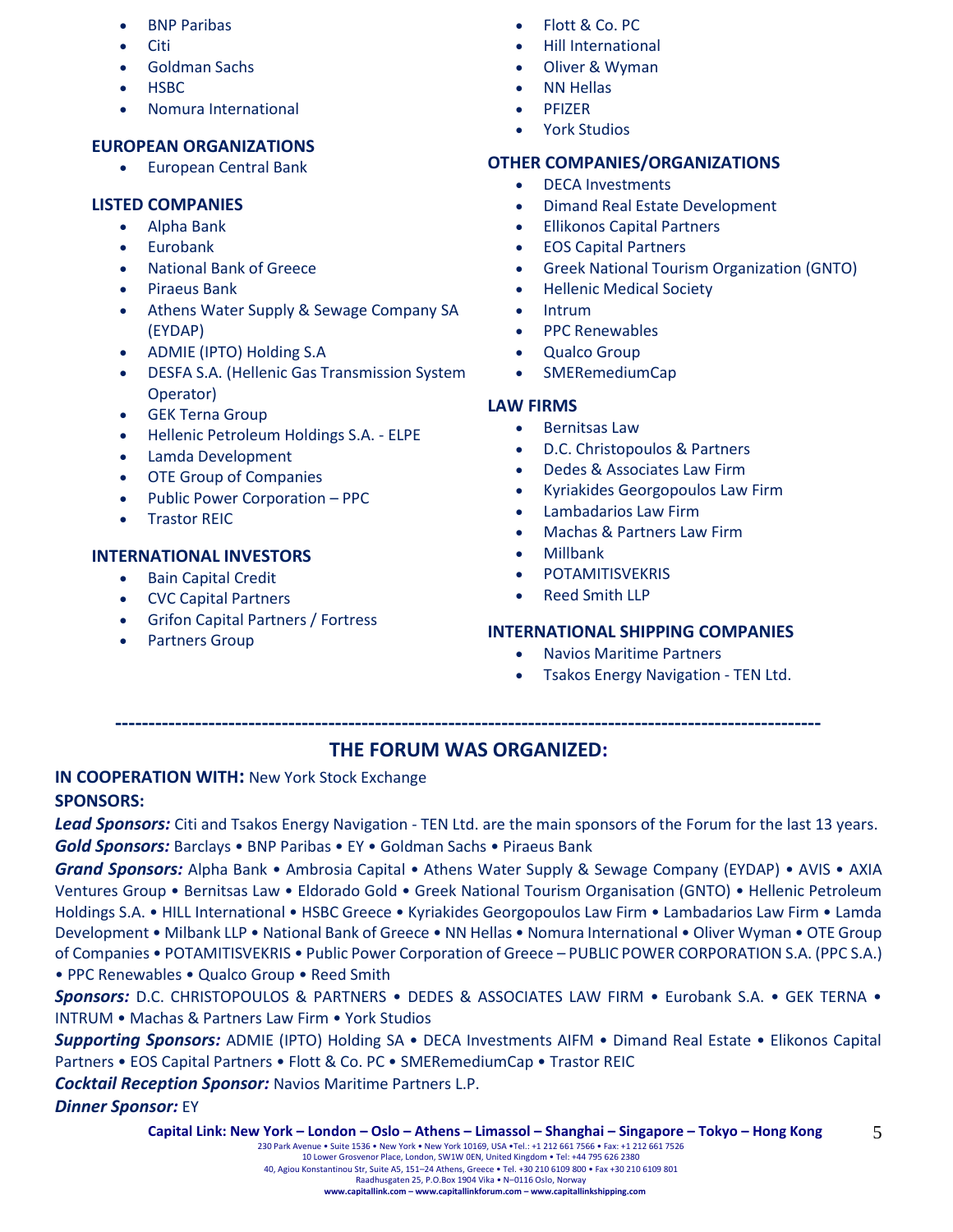**SUPPORTING ORGANIZATIONS:** Ministry of Foreign Affairs, General Secretariat for Greeks Abroad and Public Diplomacy, Hellenic Republic • Consulate General of Greece in NY • AHEPA • AHEPA Delphi Chapter 25 • American Hellenic Institute (AHI) • Consulate General of Greece, NY – Trade Office • Cyprus-US Chamber of Commerce • European American Chamber of Commerce, New York • European Financial Management Association (EFM) • Greek American Chamber of Commerce NJ/PA • Hellenic American Bankers Association – HABA • Hellenic American Chamber of Commerce • Hellenic American Women's Council (HAWK) • Hellenic Bankers Association UK • Hellenic Corporation of Assets & Participations • Hellenic Lawyers Association • Leadership 100 • The Hellenic Initiative • World Hellenic Inter-Parliamentary Association

**MEDIA PARTNERS:** Antenna • Antenna Satellite • AllAboutShipping.co.UK • Anamniseis • Banking News • Εθνικός Κήρυξ – The National Herald • Greek Reporter • Hellenic Daily News – NY • Hellas Journal By Mignatiou.Com • Hellenic DNA • Hellenic News of America • MEGA – TO BHMA – TA NEA – in.gr – ot.gr-Οικονομικός Ταχυδρόμος • NGTV • Oikonomiki Epitheorisi – Greek Business File • Athens - Macedonian News Agency • World Energy News

**Photos** : [23rd Annual Capital Link Invest in Greece Forum -](https://www.toliosphotography.com/ToliosEvents/CAPITAL-LINK-/23rd-Annual-Capital-Link-New-York-City/n-RHX6QD/) toliosphotography

**View all Forum videos** :<https://www.youtube.com/c/CapitalLinkInc/videos>

**Agenda :** <https://forums.capitallink.com/greece/2021/agenda.html>

**For further information, please contact: NEW YORK // Ms. Olga Bornozi & Ms. Eleni Bej**  Tel.: +1 212 661 75 66 - Email : [obornozi@capitallink.com](mailto:obornozi@capitallink.com) [; ebej@capitallink.com](mailto:ebej@capitallink.com) ATHENS // Ms. Athena Kosmadaki & Ms. Eliza Terzidi & Ms. Ioanna Georgiou Tel.: +30 210 6109800 Email : [athensoffice@capitallink.com](mailto:athensoffice@capitallink.com) ; [contentmanager@capitallink.com](mailto:contentmanager@capitallink.com) ; marketing@capitallink.com ;

#### **Or please visit:**

<https://forums.capitallink.com/greece/2021/agenda.html> [www.capitallink.com](http://www.capitallink.com/)  [www.capitallinkforum.com](http://www.capitallinkforum.com/)

#### *ORGANIZERS – ABOUT CAPITAL LINK*

*Founded in 1995, Capital Link is a New York based investor relations, financial communications and advisory firm with a strategic focus on the maritime, commodities and energy sectors, MLPs, as well as Closed–End Funds and ETFs. Based in New York City, Capital Link has presence in London, Athens & Oslo. Capital Link is a member of the Baltic Exchange and works very closely with the New York Stock Exchange, NASDAQ and the London Stock Exchange as well as with major international and supranational organizations and industry associations in the areas of the firm's strategic concentration.*

*Our proactive approach, which integrates Investor Relations, Information Technology and Media, enhances awareness and branding for our clients through tailored outreach programs targeting analysts, institutional and individual investors and the financial media complemented by extensive and uniquely powerful marketing platforms. Capital Link offers a full suite of services including strategic and corporate advisory, investor relations, media relations, public and industry relations and the organization of corporate events. Capital Link is also known for the organization of large scale, high quality Investment Forums focusing on maritime transportation and U.S. investment products in key industry centers, such as New York, London, Oslo, Hamburg, Athens, Limassol, Shanghai, Singapore, Tokyo and Hong Kong. The Capital Link Investment Forums feature industry leaders and draw the elite of the global financial and investment communities. The Capital Link brand is widely–recognized and valued worldwide by participants in these communities for combining rich informational and educational content with as well as superior networking opportunities. In addition to conferences, Capital Link organizes Webinars focusing on investment strategies, sectors, critical topics of interest to the investment community and company presentations. Capital Link's global marketing platform enhances the visibility and reach of these events on a global scale that lasts well beyond the date on which each event is held, becoming a continuous reference point for market participants.*